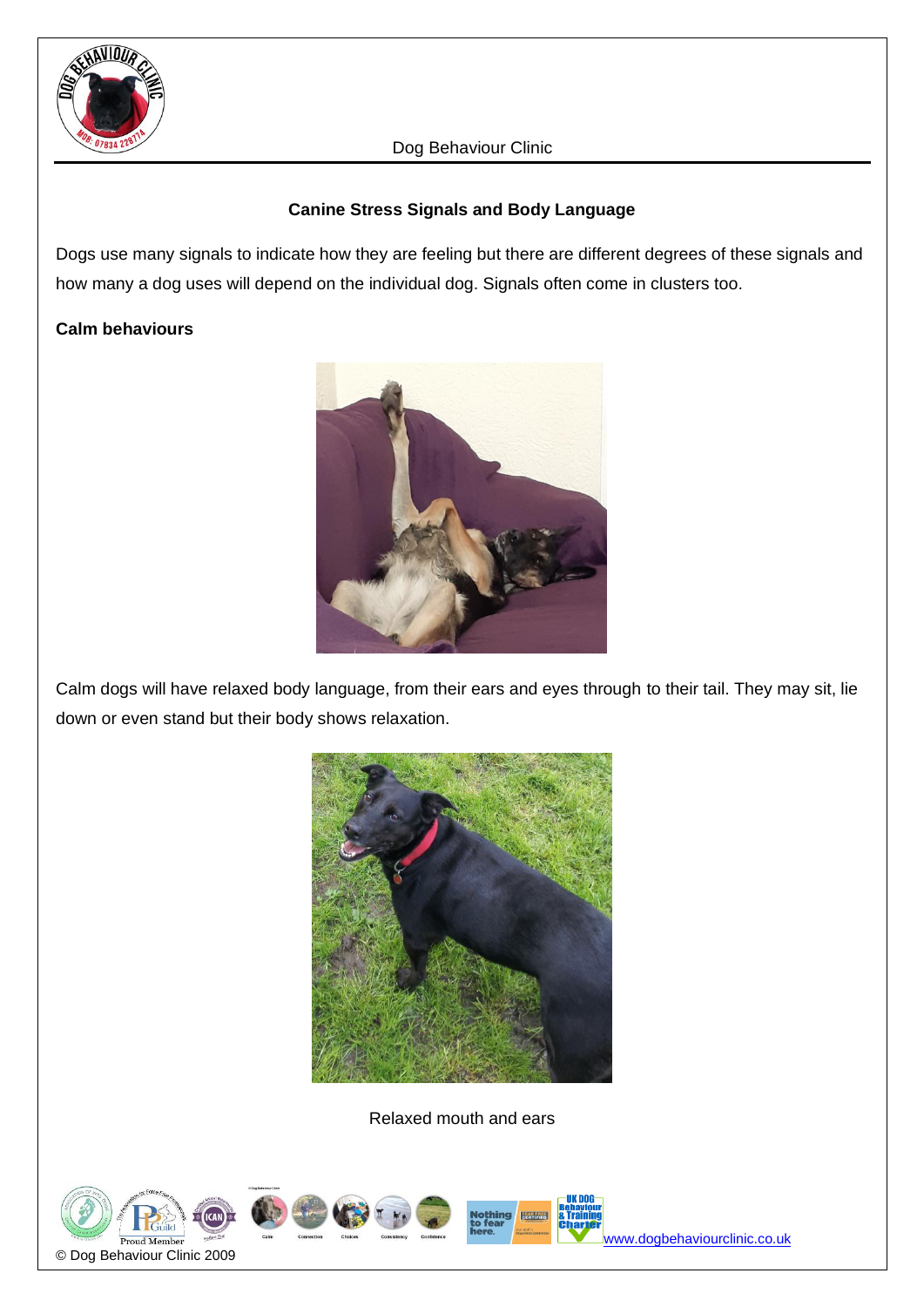

### **Low levels signs of stress may include:**

- ❖ Furrowed brow
- ❖ Ears pulled back or tension in ears held close to their head
- ❖ Avoiding eye contact
- ❖ Yawning
- ❖ Excessive lip licking
- ❖ Vibrissae (whiskers) pulled forward and tense
- ❖ Rapid blinking
- ❖ Dilated pupils
- ❖ Tension around the mouth
- ❖ Red membranes around the eyes (although can also be tiredness)
- ❖ Still tail held close to the body
- ❖ Tail between legs with some movement
- ❖ Stretching after contact or an interaction
- ❖ Shaking off after contact or an interaction
- ❖ Shaking off after engaging with something
- ❖ Approaching and then turning back on the trigger
- ❖ Sitting down away from the trigger
- ❖ Placing body on the other side of a safe person (hiding)
- $\div$  Penis crowning the more that is exposed, the more stressed the dog is
- ❖ Drooling
- ❖ Sucking on bedding or toys

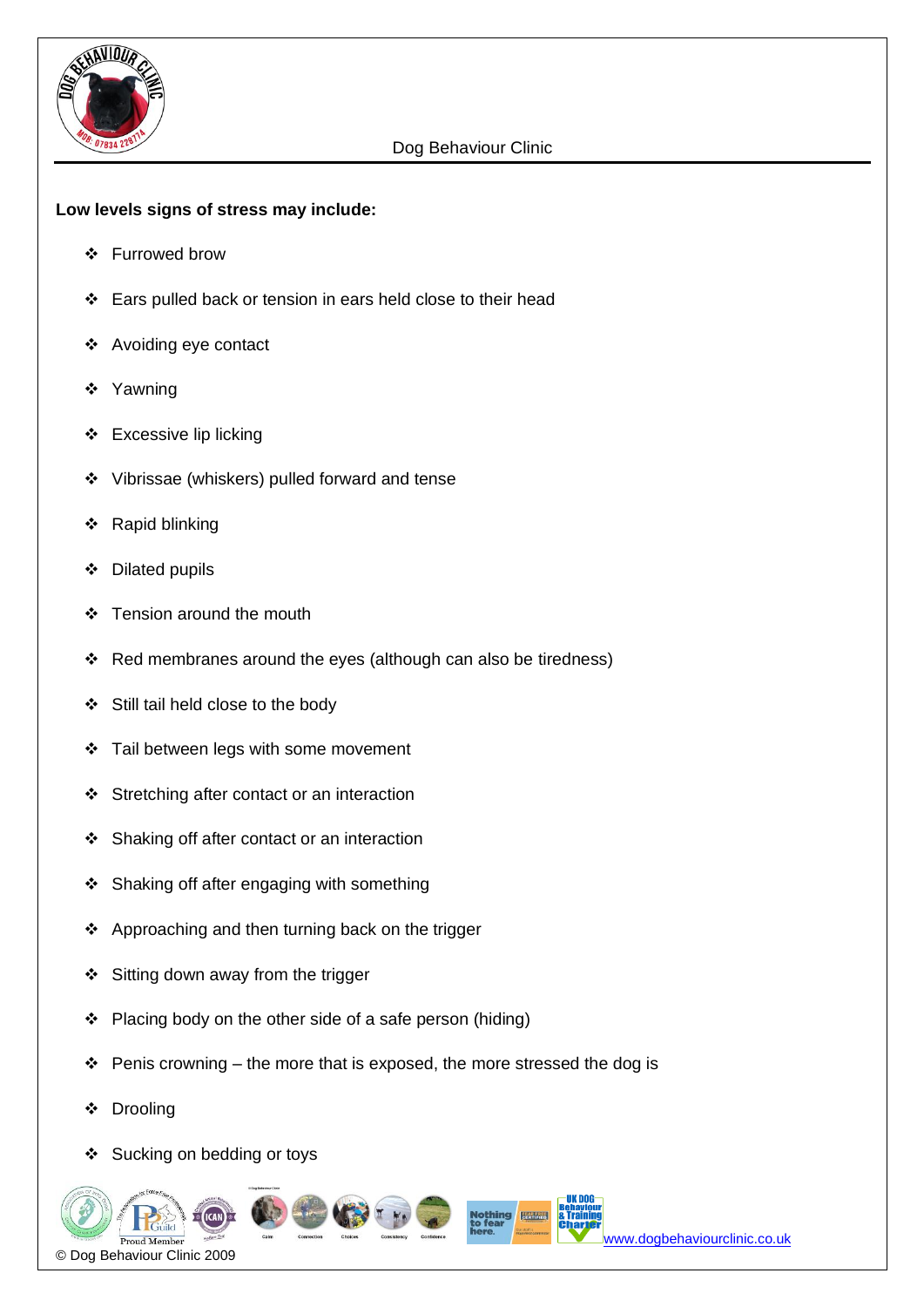

- ❖ Panting but not hot
- ❖ Tense tongue held high in the mouth
- ❖ Spatulate tongue tongue has tension and is curved in a spoon shape
- ❖ Over excitement
- ❖ Unable to concentrate.



The left image shows a spatulate tongue. Note the tension lines on the forehead and how the ears are pulled back. The right image shows a relaxed tongue and ears and no tension on the forehead

### **Medium levels of stress and arousal**

- ❖ Furrowed brow
- ❖ Ears pulled back with tension in ears, held close to the head
- ❖ Avoiding eye contact
- ❖ Yawning excessively or exaggerated yawning
- ❖ Vibrissae pulled forward and tense



[www.dogbehaviourclinic.co.uk](http://www.dogbehaviourclinic.co.uk/)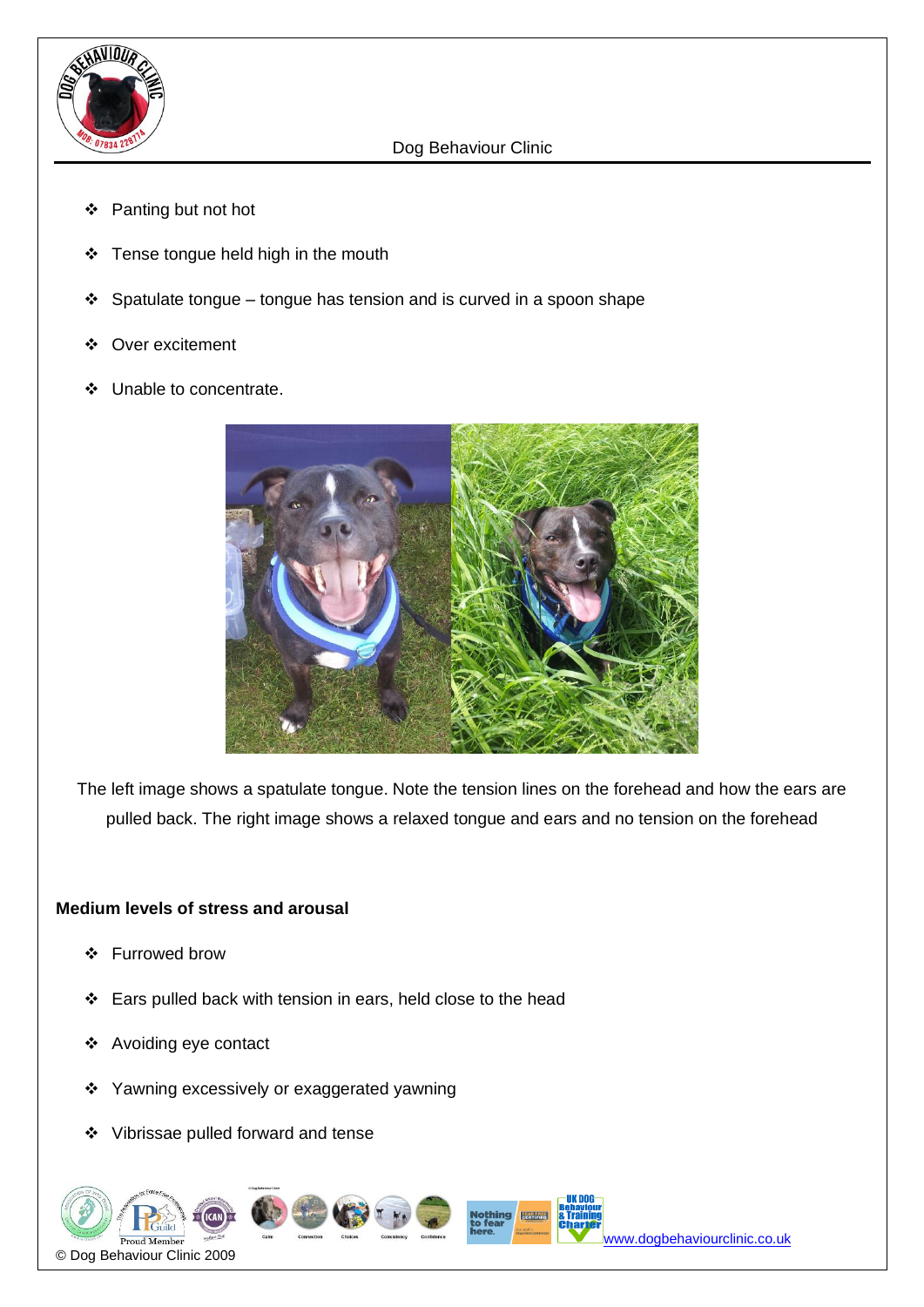

- ❖ Rapid blinking
- ❖ Fast panting with tongue high in the mouth
- ❖ Rounded eyes
- ❖ Labial commissure (tension in corners of mouth)
- ❖ Dilated pupils
- ❖ Red membranes in eyes
- ❖ Fast frantic wagging tail, held high and stiff
- ❖ Stiffness in hind quarters
- ❖ Walking stiffly
- ❖ May be on tip toes
- ❖ Fast movement of head and ears, held high
- ❖ Lack of movement
- ❖ Approaching and then avoiding the trigger
- ❖ Fixing gaze on safe person and ignoring the trigger
- ❖ Sitting or lying down with back turned to trigger
- ❖ Approaching quickly, sniffing hand or face
- ❖ Approaching quickly and jumping up
- ❖ Jumping up forcefully
- ❖ Jumping up and mouthing
- ❖ Jumping up and clasping with forelegs
- ❖ Mounting
- ❖ Rubbing anal glands along the floor

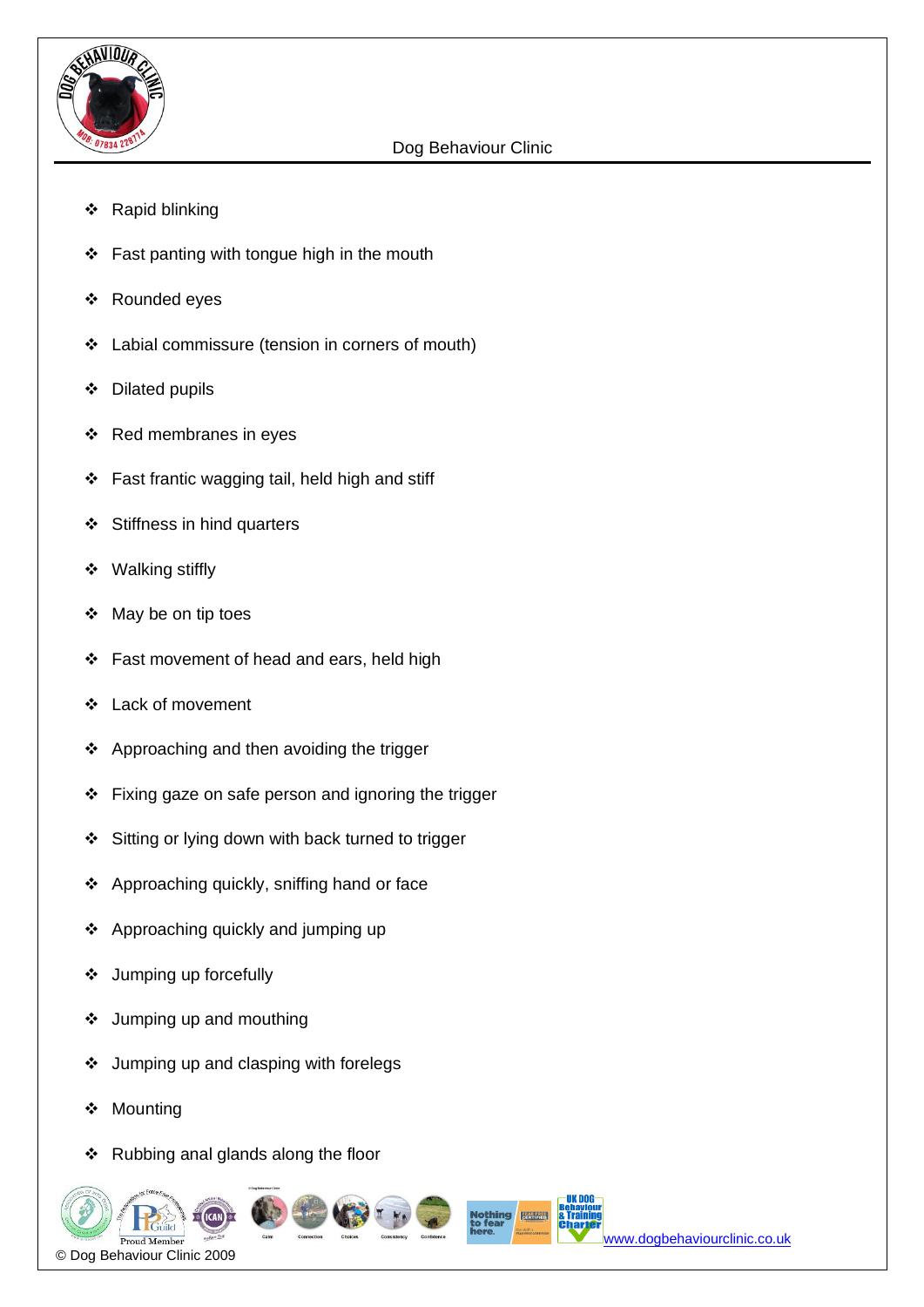

- ❖ Grabbing the lead
- ❖ Penis crowning
- ❖ Pacing
- ❖ Licking any part of the body after contact with the trigger
- ❖ Scratching any part of the body after contact with the trigger
- ❖ Body curved away from the trigger
- ❖ Lunging
- ❖ Chewing hard on toys after interaction
- ❖ Suck bedding or toys after interaction
- ❖ Licking himself or the handler
- ❖ Drooling
- ❖ Inability to concentrate
- ❖ Clingy behaviour
- ❖ Attention seeking



Dilated pupils, tension on forehead





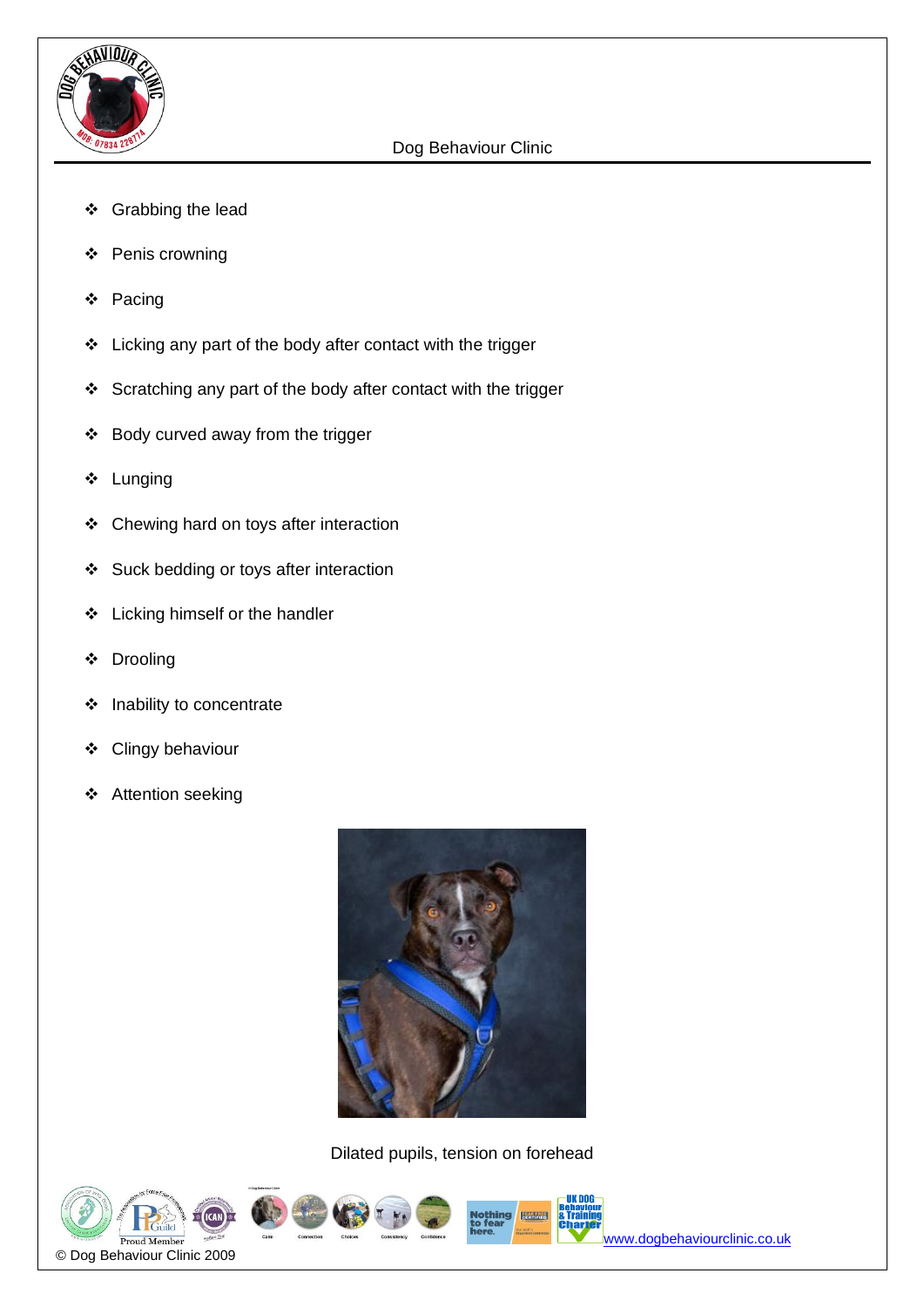

#### **High level stress/over arousal**

- ❖ Deeply furrowed brow
- ❖ Ears pinned back against head
- ❖ Avoiding eye contact
- ❖ Overly intense staring at trigger
- ❖ Excessive lip or nose licking
- ❖ Vibrissae pulled forward and tense
- ❖ Dilated pupils
- ❖ Sclera showing (whites of eyes)
- ❖ Labial commissure forward and very tense
- ❖ Front teeth exposed
- ❖ Muzzle wrinkling or snarling
- ❖ Fast frantic tail wagging but high and stiff
- ❖ Tail between legs and stiff
- ❖ Tail high and stiff but only movement in the tip
- ❖ Approaching and then avoiding
- ❖ Hiding
- ❖ Approaching very fast and intense sniffing
- ❖ Approaching very fast, jumping up and leaning away
- ❖ Frequent mounting during play with another dog
- ❖ Mounting toys
- ❖ Frequent anal gland rubbing

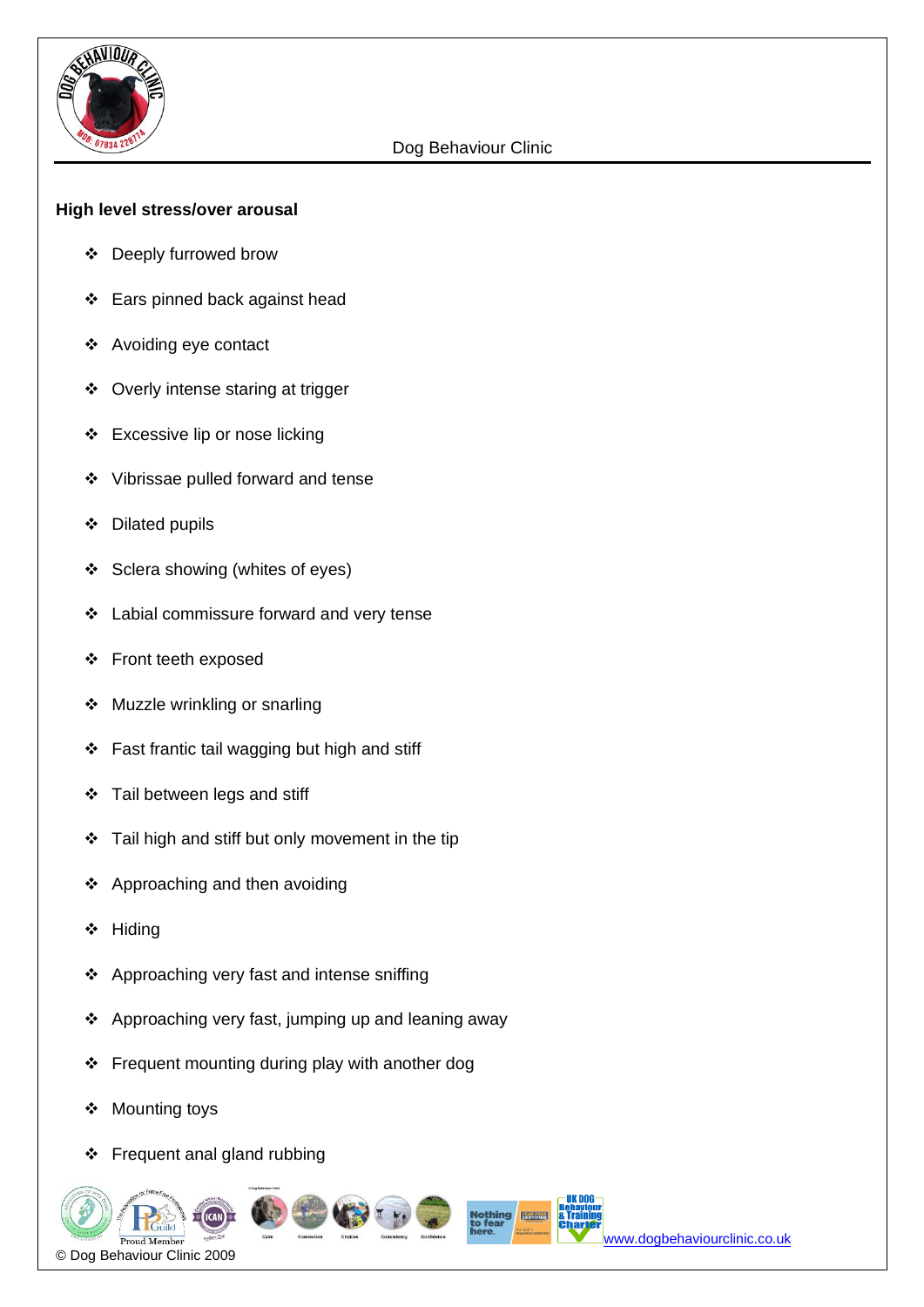

- ❖ Freezing
- ❖ Penis crowning
- ❖ Pacing
- ❖ Grabbing lead
- ❖ Obsessively licking any part of the body
- ❖ Excessive urination/defecation
- ❖ Chewing hard on toys for a long period of time
- ❖ Escape attempts
- ❖ Chewing furniture
- ❖ Excessive barking
- ❖ Spinning or tail chasing
- ❖ Growling and snapping
- ❖ Lunging
- ❖ Hyperactivity for prolonged periods
- ❖ Hyper vigilance
- ❖ Inability to concentrate
- ❖ Clingy behaviour
- ❖ Persistent or prolonged attention seeking
- ❖ Walking stiffly
- ❖ Body curved and tense
- ❖ Rigid back
- ❖ Lack of movement

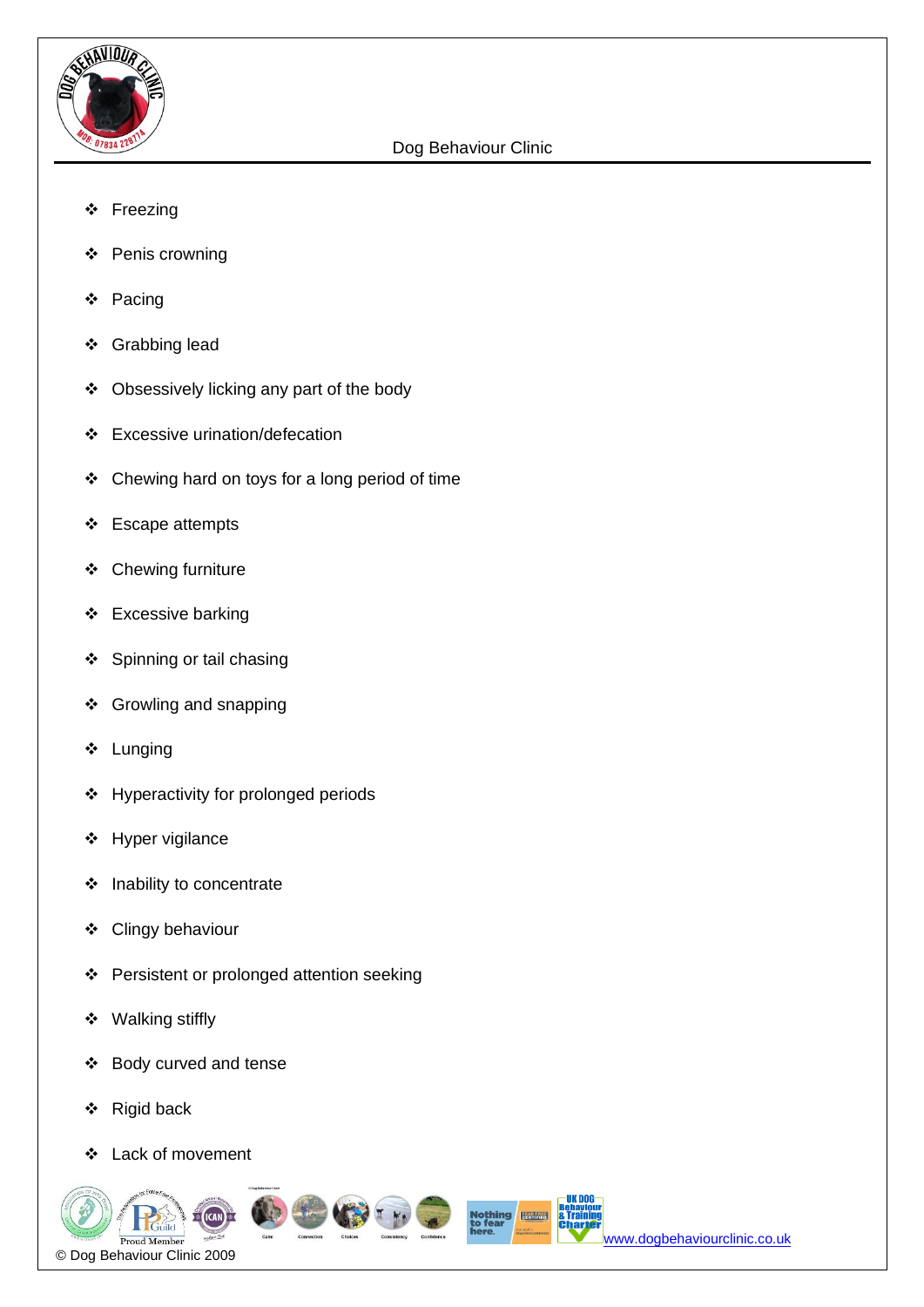



Dilated pupils, stiffness in back and tail, ears pulled forward and mouth about to show teeth



A useful ladder of stress by Turid Rugaas



[www.dogbehaviourclinic.co.uk](http://www.dogbehaviourclinic.co.uk/)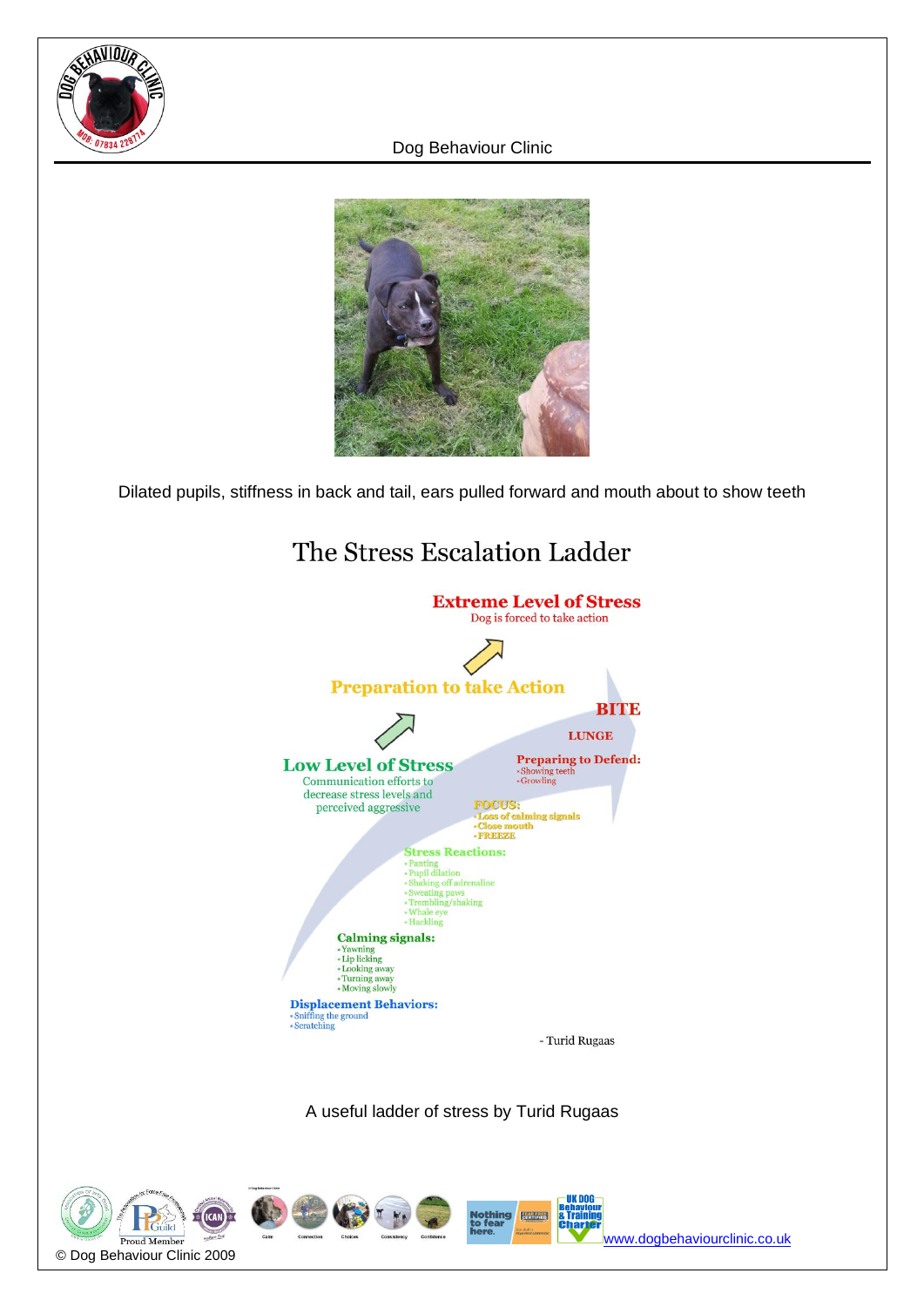





BSAVA 2009<br>BSAVA Manual of Canine and Feline Behavioural Medicine, 2nd edition

The ladder of aggression